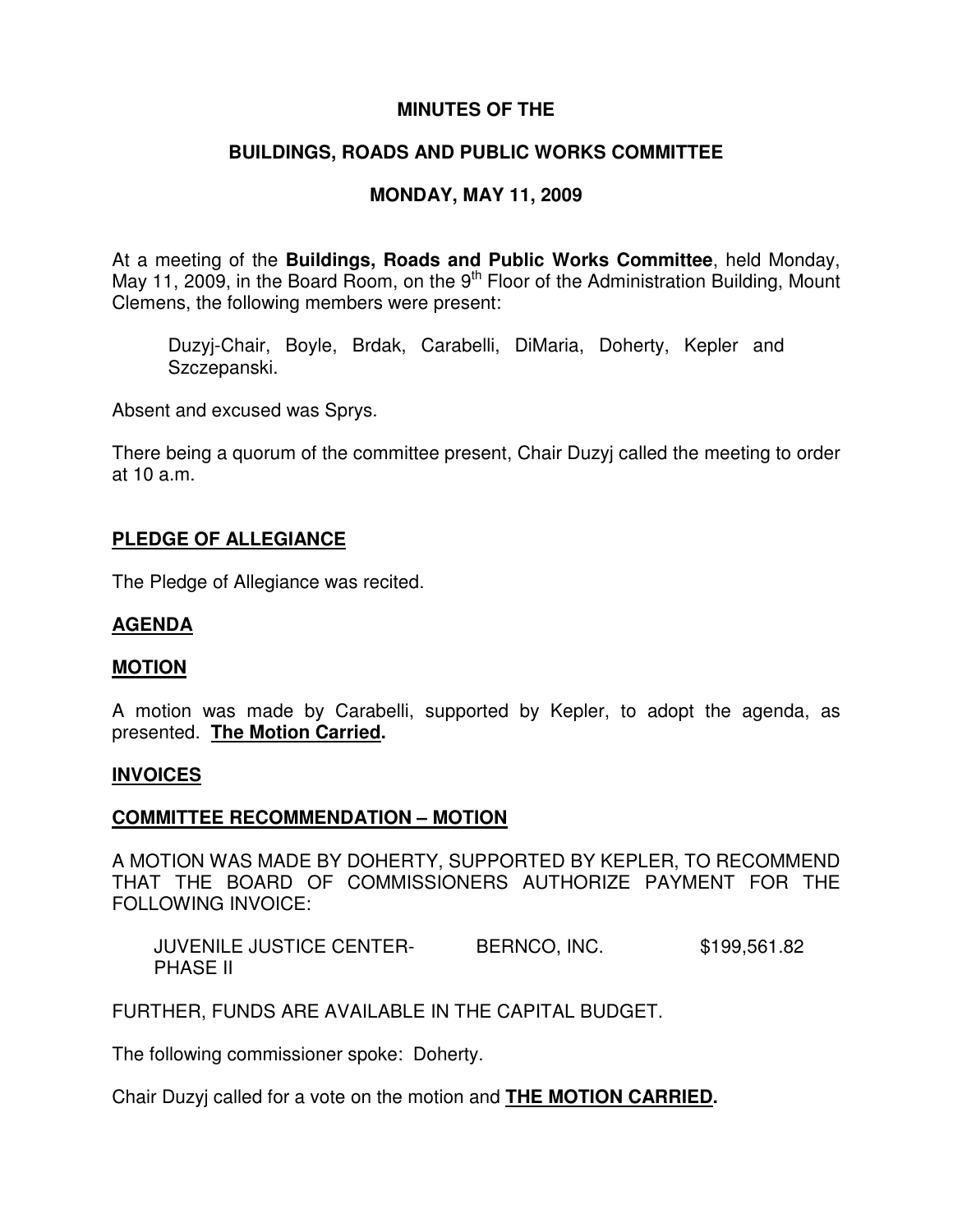# **APPROVE LICENSE AGREEMENT WITH CARE HOUSE FOR USE OF PARKING STRUCTURE**

## **COMMITTEE RECOMMENDATION – MOTION**

A MOTION WAS MADE BY SZCZEPANSKI, SUPPORTED BY CARABELLI, TO RECOMMEND THAT THE BOARD OF COMMISSIONERS APPROVE THE LICENSE AGREEMENT BETWEEN MACOMB COUNTY AND CARE HOUSE FOR THE USE OF THE PARKING STRUCTURE ON JUNE 26, 2009 BETWEEN THE HOURS OF 11 A.M.–12 MIDNIGHT; CARE HOUSE AGREES TO PAY THE SUM OF \$380 AS REIMBURSEMENT FOR LOST REVENUE FROM THE 74 PARKING SPACES LOCATED ON "F" LEVEL; CARE HOUSE ALSO AGREES TO REIMBURSE THE COUNTY FOR COSTS INCURRED IN OPENING THE PARKING STRUCTURE ON JUNE 27, 2009 FOR TEARDOWN AND CLEAN-UP AFTER THE EVENT. **THE MOTION CARRIED.**

# **AUTHORIZE TO LOCATE ADDITIONAL CIRCUIT COURT PROBATION EMPLOYEES IN VACANT SPACE IN COUNTY BUILDING**

## **COMMITTEE RECOMMENDATION – MOTION**

A MOTION WAS MADE BY DOHERTY, SUPPORTED BY BRDAK, TO RECOMMEND THAT THE BOARD OF COMMISSIONERS AUTHORIZE THE LOCATION OF ADDITIONAL CIRCUIT COURT PROBATION EMPLOYEES IN VACANT SPACE IN THE COUNTY BUILDING.

The following commissioners spoke: Doherty, Brdak, Carabelli and Duzyj.

Chair Duzyj called for a vote on the motion and **THE MOTION CARRIED.**

## **REPORT BY FACILITIES AND OPERATIONS DEPARTMENT DIRECTOR RE: WINDOW WASHING**

Ms. Arnott-Bryks reported on the window washing schedule for various county facilities.

### **MOTION**

A motion was made by Doherty, supported by Carabelli, to receive and file the report by the Facilities and Operations Department Director regarding window washing in county facilities.

The following commissioners spoke: Doherty and Carabelli.

Chair Duzyj called for a vote on the motion and **The Motion Carried.**